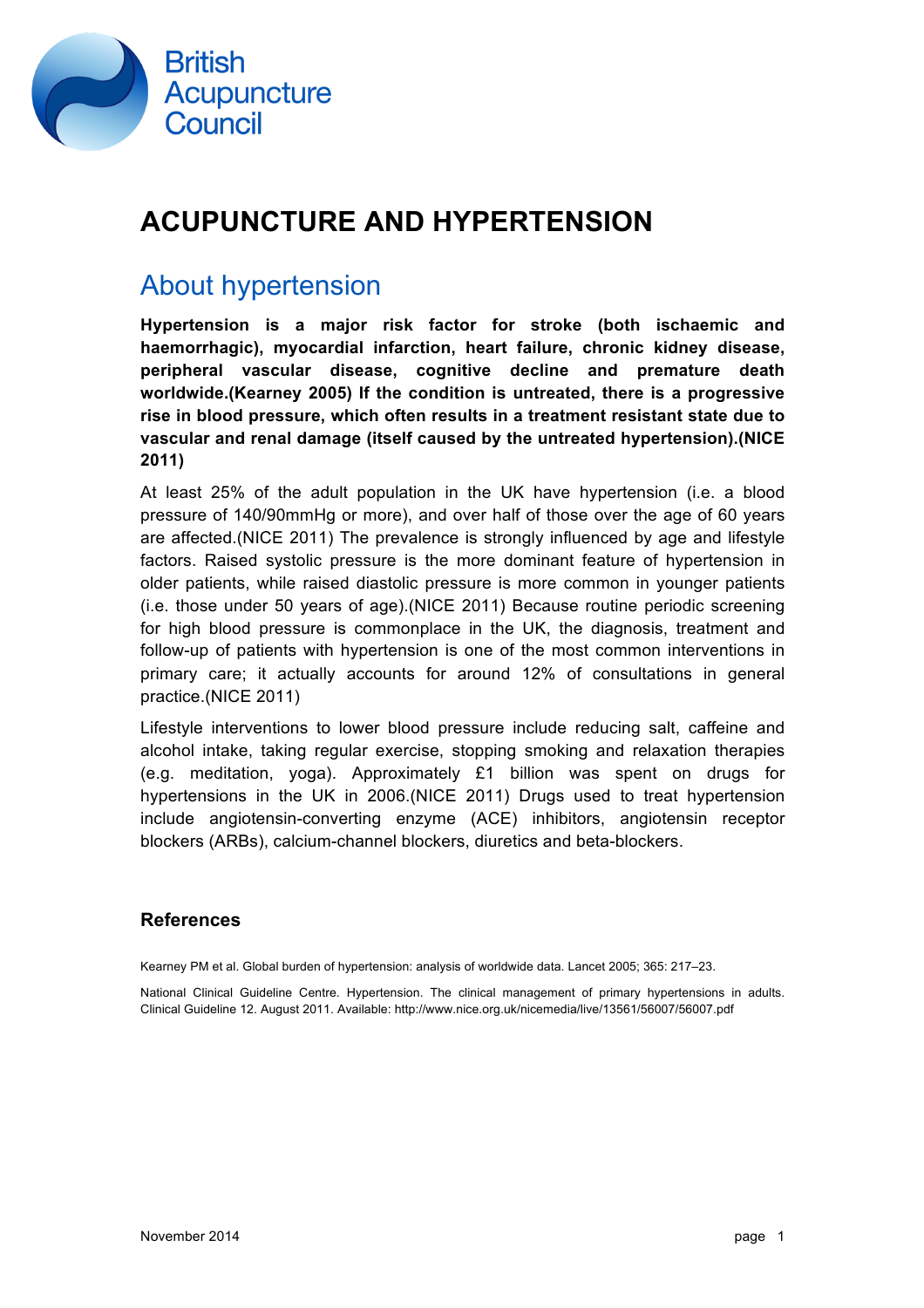## How acupuncture can help

This factsheet focuses on the evidence for acupuncture in the treatment of hypertension.

Three systematic reviews, one of moxibustion (Kim 2010a) and two of acupuncture (Kim 2010b; Lee 2009) all concluded that there were too few trials, and that the existing trials were not of high enough quality and had had results that were too mixed, to be able to draw any firm conclusions about the effects of acupuncture on hypertension. Randomised controlled trials published since these reviews suggest that acupuncture could be beneficial in the treatment of hypertension, although all have been small or very small studies. One found that acupuncture was more effective than the antihypertensive drug valsartan. (Chen 2010a). Two found that acupuncture reduced blood pressure, probably by its effects on vascular endothelial dysfunction (Chen 2010b; Park 2010). Another two looked at electroacupuncture, and one found it to have long-term antihypertensive effects (Yang 2010), while the other found that it reduced systolic but not diastolic blood pressure (Zhang 2009). Finally, one trial found that TCM-based acupuncture reduced 24-hour ambulatory blood pressure (Brinkhaus 2008).

In general, acupuncture is believed to stimulate the nervous system and cause the release of neurochemical messenger molecules. The resulting biochemical changes influence the body's homeostatic mechanisms, thus promoting physical and emotional well-being.

Research has shown that acupuncture treatment may specifically help to lower blood pressure by:

- Regulating endothelium-derived vasoconstrictors (endothelin-1) and vasodilators (calcitonin gene-related peptide, nitric oxide and nitric oxide synthase) (Wang 2011a; Wang 2011b; Pan 2010; Hwang 2008; Kim 2006)
- Acting on areas of the brain known to reduce sensitivity to pain and stress, as well as promoting relaxation and deactivating the 'analytical' brain, which is responsible for anxiety and worry (Hui 2010; Hui 2009);
- Increasing the release of adenosine, which has antinociceptive properties (Goldman 2010);
- Reducing inflammation, by promoting release of vascular and immunomodulatory factors (Kavoussi 2007).

## About the British Acupuncture Council

With over 3000 members, the British Acupuncture Council (BAcC) is the UK's largest professional body for traditional acupuncturists. Membership of the BAcC guarantees excellence in training, safe practice and professional conduct. To find a qualified traditional acupuncturist, contact the BAcC on 020 8735 0400 or visit www.acupuncture.org.uk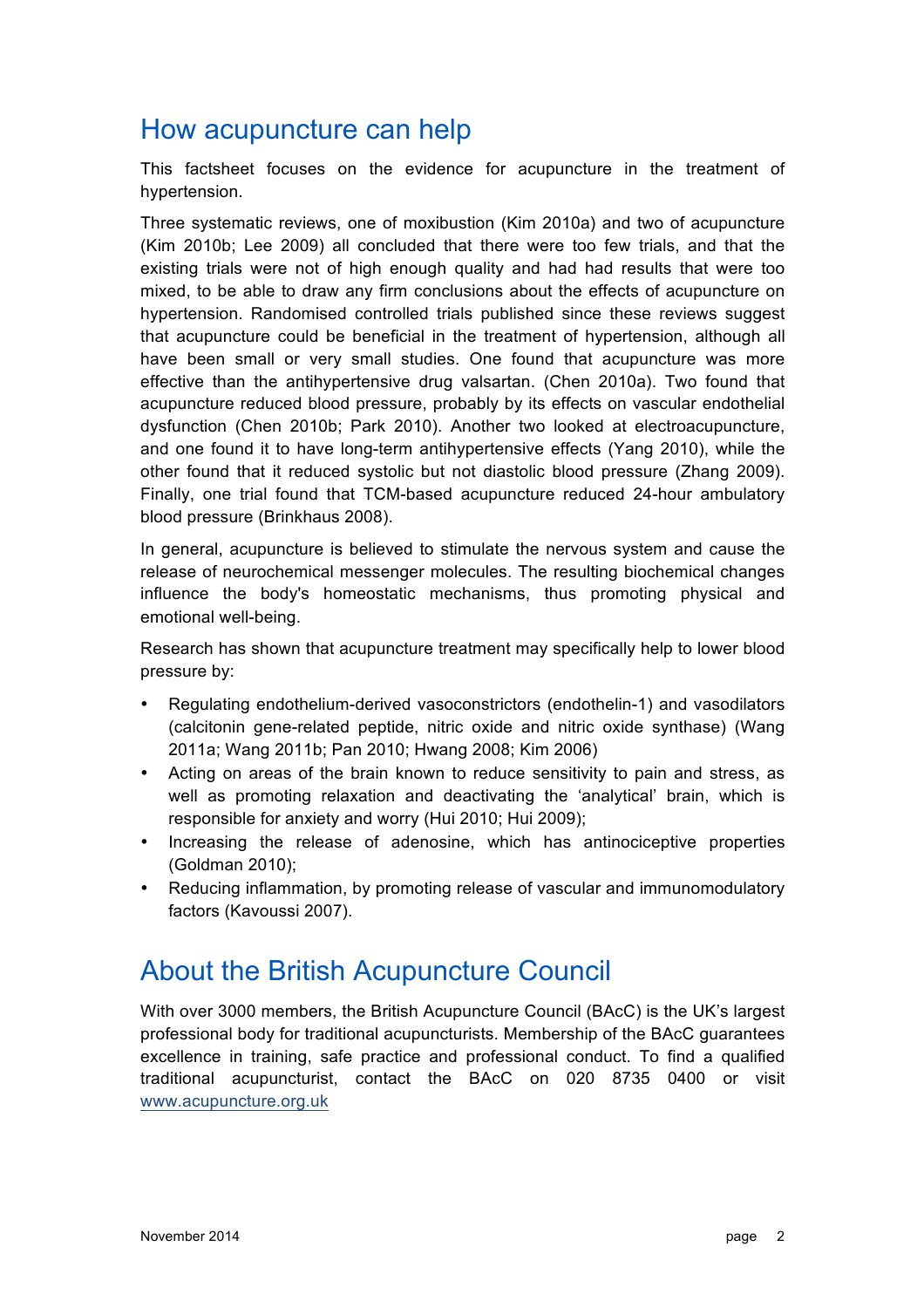# **ACUPUNCTURE AND HYPERTENSION**

# The evidence

| <b>Research</b>                                                                                                                      | <b>Conclusion</b>                                                                                                                                                                                                                                                                                                                                                                                                                                                                                                                                                                                                                                                                                                                                                                                                                                                                                                                                                                                                                                                                                                                                                                                                                                                                                                                                                                                                                                                                                 |
|--------------------------------------------------------------------------------------------------------------------------------------|---------------------------------------------------------------------------------------------------------------------------------------------------------------------------------------------------------------------------------------------------------------------------------------------------------------------------------------------------------------------------------------------------------------------------------------------------------------------------------------------------------------------------------------------------------------------------------------------------------------------------------------------------------------------------------------------------------------------------------------------------------------------------------------------------------------------------------------------------------------------------------------------------------------------------------------------------------------------------------------------------------------------------------------------------------------------------------------------------------------------------------------------------------------------------------------------------------------------------------------------------------------------------------------------------------------------------------------------------------------------------------------------------------------------------------------------------------------------------------------------------|
| <b>Systematic reviews</b>                                                                                                            |                                                                                                                                                                                                                                                                                                                                                                                                                                                                                                                                                                                                                                                                                                                                                                                                                                                                                                                                                                                                                                                                                                                                                                                                                                                                                                                                                                                                                                                                                                   |
| Kim JI et al. Moxibustion for<br>hypertension: a systematic review.<br>BMC Cardiovasc Disord 2010a; 10: 33.                          | A systematic review that included four randomised controlled<br>trials of moxibustion as a treatment for hypertension. Two of<br>the trials failed to report favourable effects of moxibustion on<br>blood pressure (BP) compared to the control (antihypertensive<br>drug treatment alone). A third trial showed significant effects of<br>moxibustion as an adjunct to antihypertensive drug therapy<br>compared to drug therapy alone. The fourth trial addressed the<br>immediate blood pressure-lowering effects of moxibustion<br>compared to no treatment. The reviewers concluded that there<br>is insufficient evidence to suggest that moxibustion is an<br>effective treatment for hypertension.                                                                                                                                                                                                                                                                                                                                                                                                                                                                                                                                                                                                                                                                                                                                                                                       |
| Kim LW, Zhu J. Acupuncture for<br>essential hypertension. Altern Ther<br>Health Med 2010b; 16: 18-29.                                | A review that pooled data from 20 trials comparing<br>acupuncture with sham acupuncture, antihypertensive drugs,<br>Chinese herbal medicine, or exercise for the treatment of<br>essential hypertension. Acupuncture arms achieved significant<br>effect modification on blood pressure compared with control<br>arms (19 comparisons: systolic blood pressure [SBP]: mean<br>difference -4.23 mmHg, 95% confidence intervals -6.47 to -<br>1.99; diastolic blood pressure [DBP]: -2.53, -3.99 to -1.08). In<br>high-quality trials, blood pressure was significantly lower with<br>acupuncture plus antihypertensive drugs than with sham-<br>acupuncture plus anti-hypertensives (two comparisons: SBP: -<br>5.72 mmHg, -8.77 to -2.68; DBP: -2.80, -5.07 to -0.54). In trials<br>that used the principles of TCM syndrome differentiation, the<br>reviewers found a significant blood pressure reduction with<br>acupuncture compared to controls (11 comparisons: SBP: -<br>6.46 mmHg, -8.04 to -4.87; DBP: -3.07, -4.17 to -1.96). In<br>contrast, in trials not using the principles of syndrome<br>differentiation, no significant reduction in blood pressure was<br>seen with acupuncture compared to controls (eight<br>comparisons: SBP: -1.55 mmHg, -5.39 to 2.29; DBP: -2.12, -<br>4.97 to 0.73), with significant heterogeneity. The researchers<br>concluded that, because of the paucity of rigorous trials and<br>the mixed results, their findings provide limited conclusions. |
| Lee H et al. Acupuncture for lowering<br>blood pressure: systematic review and<br>meta-analysis. Am J Hypertens. 2009;<br>22: 122-8. | A systematic review including 11 randomised controlled trials<br>that estimated the effect of acupuncture on blood pressure<br>(BP) in hypertensive patients. Data from three sham-controlled<br>trials were pooled: systolic BP (SBP) change was not<br>statistically significant (mean difference -5 mm Hg, 95% CI (-<br>12, 1), $P = 0.12$ ) and acupuncture only marginally reduced<br>diastolic BP (DBP) by 3 mm Hg (95% CI (-6, 0), p=0.05). When<br>given with antihypertensive medication, acupuncture<br>significantly reduced SBP (-8 mm Hg, 95% CI (-10, -5),<br>p<0.00001) and DBP (-4 mm Hg, 95% CI (-6, -2), p<0.0001). In<br>four studies, acupuncture was found to be noninferior to                                                                                                                                                                                                                                                                                                                                                                                                                                                                                                                                                                                                                                                                                                                                                                                              |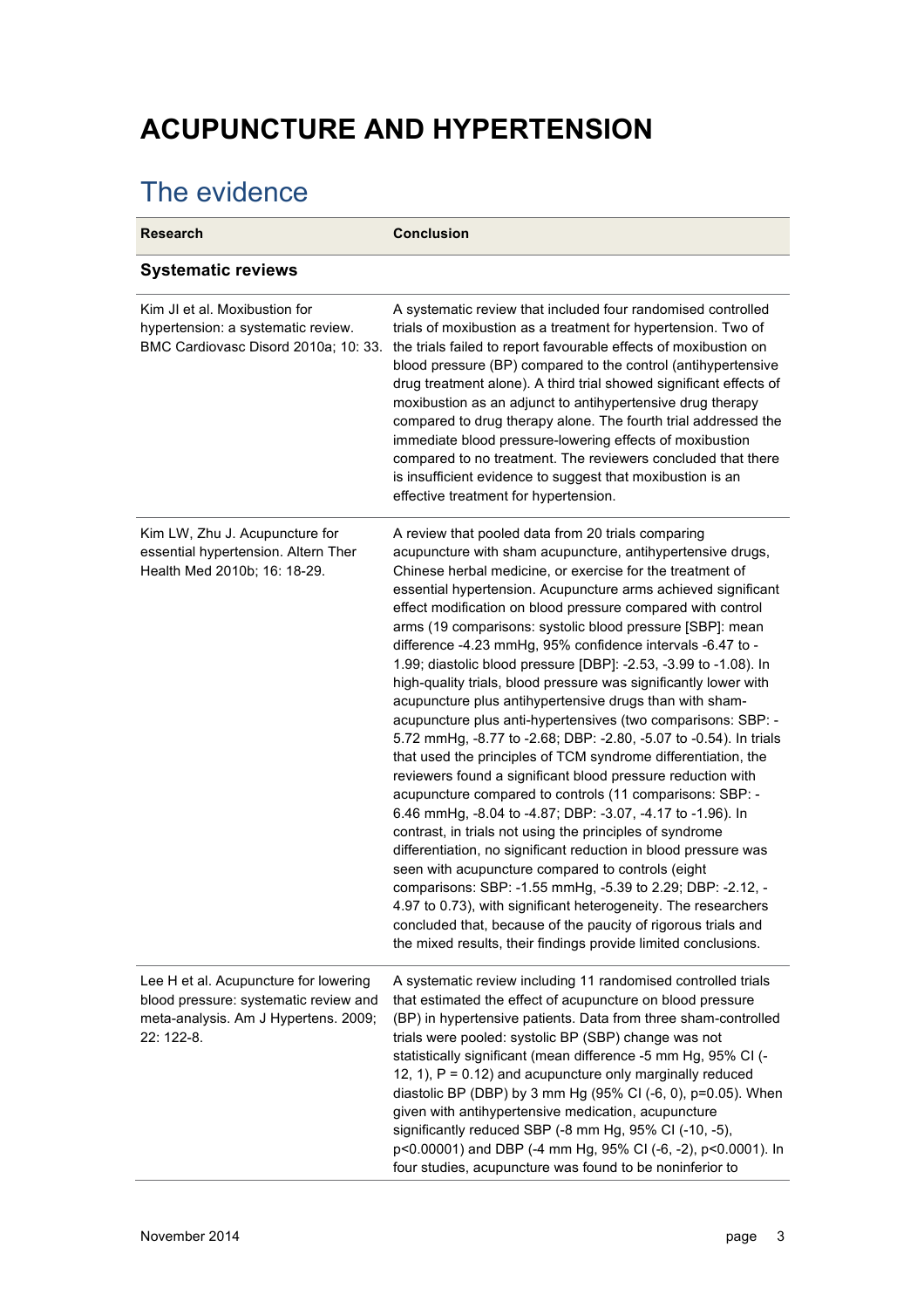antihypertensive medication. Other studies comparing acupuncture with various control procedures had inconsistent findings. The reviewers concluded that, considering the limitations of the four noninferiority studies and the results of the meta-analysis of the three sham-controlled studies, the notion that acupuncture may lower high BP is inconclusive.

#### **Randomised controlled trials**

| Chen NY et al. Observation on<br>therapeutic effect of acupuncture in the<br>treatment of German hypertension<br>patients [Article in Chinese]. Zhen Ci<br>Yan Jiu 2010a; 35: 462-6.                                                     | A randomised controlled trial that compared the clinical effects<br>of acupuncture and medication (valsartan) in the treatment of<br>80 patients with hypertension. A total of 18 (45.0%) of the<br>patients on valsartan and 27 (67.5%) of those treated with<br>acupuncture experienced marked improvement in the reduction<br>of blood pressure; 14 (35.0%) and 11 (27.5%) were improved,<br>8 (20.0%) and 2 (5.0%) failed, with the effective rates being<br>80.0% and 95.0%, respectively. The therapeutic effect of the<br>acupuncture group was significantly superior to that of the<br>medication group in improving hypertension (p<0.05). The<br>researchers concluded that acupuncture is superior to<br>valsartan in relieving hypertension.                                                                                                                                                                                                |
|------------------------------------------------------------------------------------------------------------------------------------------------------------------------------------------------------------------------------------------|----------------------------------------------------------------------------------------------------------------------------------------------------------------------------------------------------------------------------------------------------------------------------------------------------------------------------------------------------------------------------------------------------------------------------------------------------------------------------------------------------------------------------------------------------------------------------------------------------------------------------------------------------------------------------------------------------------------------------------------------------------------------------------------------------------------------------------------------------------------------------------------------------------------------------------------------------------|
| Chen J et al. Therapeutic effect on<br>essential hypertension treated with<br>combined therapy of acupuncture and<br>medication [Article in Chinese].<br>Zhongguo Zhen Jiu 2010b; 30: 896-8.                                             | A randomised controlled trial that compared acupuncture plus<br>medication (felodipine) with medication alone in 60 patients<br>with essential hypertension. Blood pressure declined in both<br>groups. The total effective rate in the combined treatment<br>group was 86.7% (26/30), which was superior to that of 73.3%<br>(22/30) in the medication alone group. After treatment, the<br>plasma e-selectin (an endothelial leukocyte adhesion molecule<br>associated with raised levels in hypertension patients) content<br>in both groups decreased (both $P < 0.01$ ), although more in the<br>combination group than the medication only group (p<0.01).<br>Endothelial nitric oxide synthetase (eNOS, a vasodilator)<br>increased in the combination group only (P<0.01). The<br>researchers concluded that the mechanism of acupuncture on<br>blood pressure probably relies on the improvements in<br>vascular endothelial cellular function. |
| Yang DH. Effect of electroacupuncture<br>on Quchi (LI 11) and Taichong (LR 3)<br>on blood pressure variability in young<br>patients with hypertension [Article in<br>Chinese]. Zhongguo Zhen Jiu 2010;<br>30: 547-50.                    | A randomised controlled trial that compared the therapeutic<br>effects of electroacupuncture and medication (captopril) on<br>blood pressure variability in 60 young patients with<br>hypertension. Electroacupuncture reduced systolic pressure<br>and diastolic pressure (p<0.01), as did captopril (p<0.05), with<br>no significant difference between the two groups. The<br>researchers concluded that electroacupuncture has long-term<br>antihypertensive effects and improves day-night rhythm<br>variation in young patients with hypertension.                                                                                                                                                                                                                                                                                                                                                                                                 |
| Park JM et al. The acute effect of<br>acupuncture on endothelial dysfunction<br>in patients with hypertension: a pilot,<br>randomized, double-blind, placebo-<br>controlled crossover trial. J Altern<br>Complement Med 2010; 16: 883-8. | A double-blind placebo-controlled randomised controlled trial<br>that assessed whether acupuncture improves endothelial<br>dysfunction in patients with hypertension and compared the<br>effects of different acupoints. Fifteen patients with essential<br>hypertension were included. Flow-mediated dilation (FMD) and<br>blood pressure were assessed before and after acupuncture<br>treatment. FMD significantly improved with the acupuncture<br>treatment at ST 36 (0.266 mm to 0.306 mm, p=0.003) and ST<br>36 plus PC 6 (0.284 mm to 0.332 mm, p<0.001). In contrast,                                                                                                                                                                                                                                                                                                                                                                           |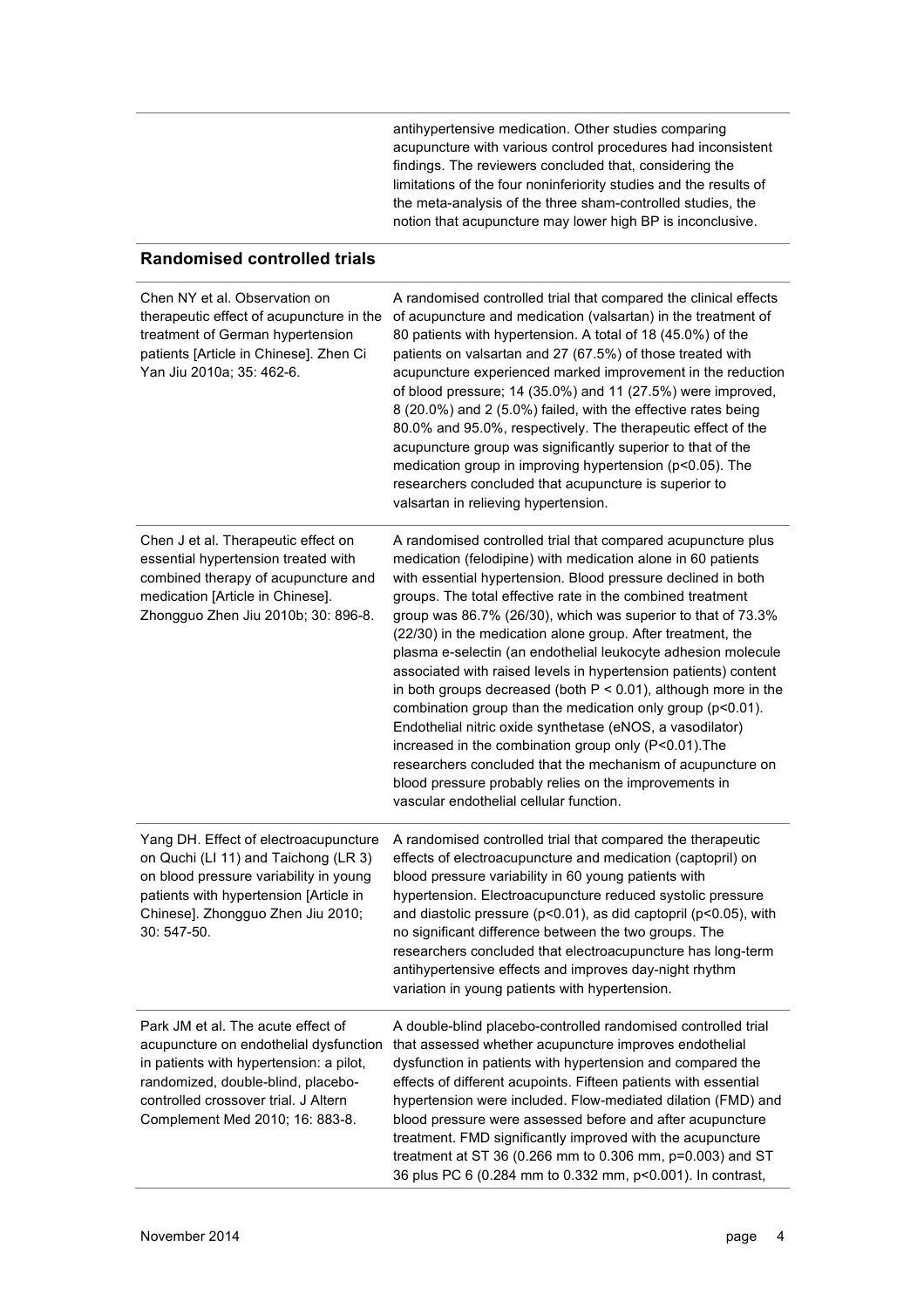|                                                                                                                                       | FMD was unchanged after the acupuncture treatment at PC 6<br>or the placebo treatment. Both the ST 36 and combined ST 36<br>+ PC 6 treatments were significantly better than placebo. The<br>researchers concluded that the acute treatment of acupuncture<br>in hypertensive patients improves endothelial dysfunction,<br>which could be of clinical importance to prevent the<br>progression of cardiovascular diseases in hypertensive<br>patients.                                                                                                                                                                                                                                                                                                                                                                                                                                                                                                                                                                     |
|---------------------------------------------------------------------------------------------------------------------------------------|-----------------------------------------------------------------------------------------------------------------------------------------------------------------------------------------------------------------------------------------------------------------------------------------------------------------------------------------------------------------------------------------------------------------------------------------------------------------------------------------------------------------------------------------------------------------------------------------------------------------------------------------------------------------------------------------------------------------------------------------------------------------------------------------------------------------------------------------------------------------------------------------------------------------------------------------------------------------------------------------------------------------------------|
| Zhang J et al. Effects of electrical<br>stimulation of acupuncture points on<br>blood pressure. J Chiropr Med. 2009<br>Mar;8(1):9-14. | A randomised controlled trial that investigated the effects of<br>electrical stimulation of acupuncture points on blood pressure<br>in 27 people with normal or elevated blood pressure. Systolic<br>blood pressure decreased significantly in the electrical<br>acupuncture group, from 117.8 mm Hg before treatment to<br>110.1 mm Hg after treatment (p<0.05). The mean diastolic<br>blood pressure fell, but not significantly, from 78.1 mm Hg<br>before treatment to 74.8 mm Hg (p>0.05) after treatment.<br>Neither systolic nor diastolic blood pressures fell in the control<br>group. The researchers concluded that electrical stimulation of<br>acupuncture points reduced systolic blood pressure but not the<br>diastolic blood pressure in people with normal or elevated<br>blood pressure.                                                                                                                                                                                                                 |
| Brinkhaus B. Acupuntura en pacientes<br>con hipertensión arterial. Revista<br>Internacional de Acupuntura 2008; 2:<br>39-40.          | A single-blind randomised controlled clinical trial that<br>investigated whether traditional Chinese medicine acupuncture<br>is able to lower blood pressure in 160 patients with<br>uncomplicated arterial hypertension In the active acupuncture<br>group, mean 24-hour ambulatory systolic and diastolic blood<br>pressures decreased significantly after treatment by 5.4 mm<br>Hg (95% Cl, 3.2 to 7.6) and 3.0 mm Hg (95% Cl, 1.5 to 4.6),<br>respectively. The sham acupuncture control group showed no<br>significant response and at the end of the course it was 6.4 mm<br>and 3.7 mm higher than the active group for systolic and<br>diastolic readings. At 3 and 6 months, mean systolic and<br>diastolic blood pressures returned to pre-treatment levels in the<br>active treatment group. The researchers concluded that<br>acupuncture according to traditional Chinese medicine, but not<br>sham acupuncture, significantly lowered mean 24-hour<br>ambulatory blood pressures after 6 weeks of treatment. |

### **Possible mechanisms of acupuncture**

| Wang L et al. Effects of reinforcing and<br>reducing methods by twirling and<br>rotating the needle on contents of<br>CGRP and NO in rats with stress-<br>induced hypertension [Article in<br>Chinese]. Zhongquo Zhen Jiu 2011a;<br>$31:337-41.$ | A randomised controlled animal study that found acupuncture<br>increased the contents of calcitonin gene-related peptide<br>(CGRP) and nitric oxide (NO) in rats with stress-induced<br>hypertension, thereby causing a fall in blood pressure.                                                 |
|--------------------------------------------------------------------------------------------------------------------------------------------------------------------------------------------------------------------------------------------------|-------------------------------------------------------------------------------------------------------------------------------------------------------------------------------------------------------------------------------------------------------------------------------------------------|
| Wang JY et al. Effect of moderate<br>acupuncture-stimulation of "Taichong"<br>(LR 3) on blood pressure and plasma<br>endothelin-1 levels in spontaneous<br>hypertension rats [Article in Chinese].<br>Zhen Ci Yan Jiu 2011b; 36: 36-9.           | A randomised controlled animal study that found moderate-<br>stimulation of Liv 3 can lower blood pressure and plasma<br>endothelin (ET-1) levels in rats with spontaneous hypertension.<br>The reduced level of plasma ET-1 may be one of its<br>mechanisms underlying improving hypertension. |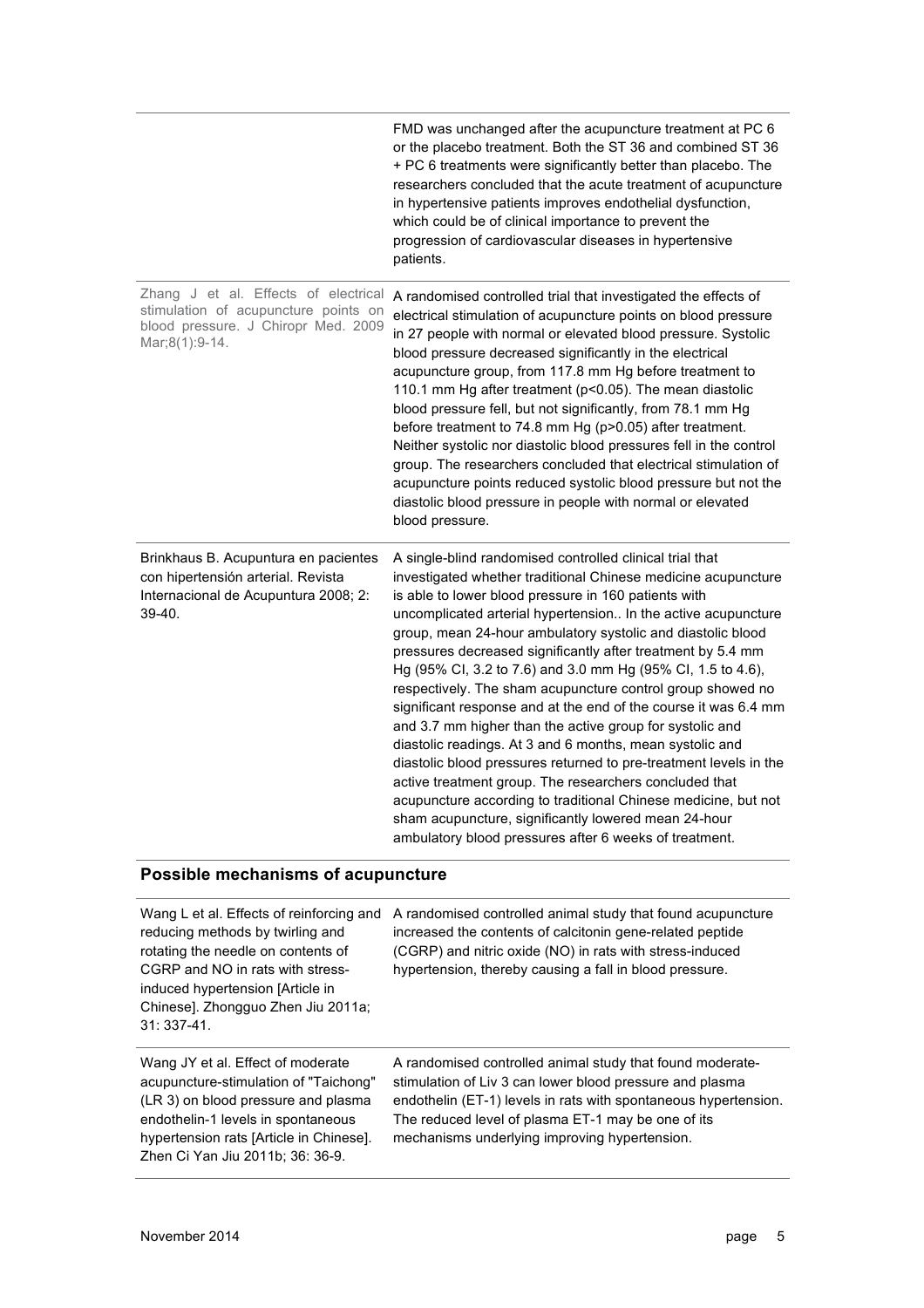| Pan P et al. Effects of electro-<br>acupuncture on endothelium-derived<br>endothelin-1 and endothelial nitric<br>oxide synthase of rats with hypoxia-<br>induced pulmonary hypertension. Exp<br>Biol Med 2010; 235: 642-8. | An animal study that investigated whether electro-acupuncture<br>on bladder-13 and -15 points can protect against chronic<br>hypoxia-induced pulmonary hypertension (PH) by regulating<br>endothelium-derived endothelin (ET)-1 and endothelial nitric<br>oxide synthase (eNOS). The results indicated that treatment<br>with electro-acupuncture could protect against hypoxia-induced<br>PH, possibly by regulating the balance of endothelium-derived<br>vasoconstrictors and vasodilators.                                                                                                                                                                                                                                                                                                                                                                                                                                                                                                                                                                                                         |
|----------------------------------------------------------------------------------------------------------------------------------------------------------------------------------------------------------------------------|--------------------------------------------------------------------------------------------------------------------------------------------------------------------------------------------------------------------------------------------------------------------------------------------------------------------------------------------------------------------------------------------------------------------------------------------------------------------------------------------------------------------------------------------------------------------------------------------------------------------------------------------------------------------------------------------------------------------------------------------------------------------------------------------------------------------------------------------------------------------------------------------------------------------------------------------------------------------------------------------------------------------------------------------------------------------------------------------------------|
| Goldman N et al. Adenosine A1<br>receptors mediate local anti-<br>nociceptive effects of acupuncture. Nat<br>Neurosci 2010; May 30.                                                                                        | A study showing that the neuromodulator adenosine, which<br>has anti-nociceptive properties, was released during<br>acupuncture in mice, and that its anti-nociceptive actions<br>required adenosine A1 receptor expression. Direct injection of<br>an adenosine A1 receptor agonist replicated the analgesic<br>effect of acupuncture. Inhibition of enzymes involved in<br>adenosine degradation potentiated the acupuncture-elicited<br>increase in adenosine, as well as its anti-nociceptive effect.<br>The researchers concluded that their observations indicate that<br>adenosine mediates the effects of acupuncture and that<br>interfering with adenosine metabolism may prolong the clinical<br>benefit of acupuncture.                                                                                                                                                                                                                                                                                                                                                                    |
| Hui KK et al. Acupuncture, the limbic<br>system, and the anticorrelated<br>networks of the brain. Auton Neurosci<br>2010; 157: 81-90.                                                                                      | Studies have shown that acupuncture stimulation, when<br>associated with sensations comprising deqi, evokes<br>deactivation of a limbic-paralimbic-neocortical network, as well<br>as activation of somatosensory brain regions. These networks<br>closely match the default mode network and the anti-correlated<br>task-positive network. The effect of acupuncture on the brain is<br>integrated at multiple levels, down to the brainstem and<br>cerebellum and appears to go beyond either simple placebo or<br>somatosensory needling effects. Needling needs to be done<br>carefully, as very strong or painful sensations can attenuate or<br>even reverse the desired effects. Their results suggest that<br>acupuncture mobilises the functionally anti-correlated networks<br>of the brain to mediate its actions, and that the effect is<br>dependent on the psychophysical response. They discuss<br>potential clinical application to disease states including chronic<br>pain, major depression, schizophrenia, autism, and Alzheimer's<br>disease.                                     |
| Hui K.K.-S. The salient characteristics<br>of the central effects of acupuncture<br>needling: limbic-paralimbic-neocortical<br>network modulation. Human Brain<br>Mapping 2009; 30: 1196-206.                              | This study assessed the results of fMRI on 10 healthy adults<br>during manual acupuncture at 3 acupuncture points and a<br>sham point on the dorsum of the foot. Although certain<br>differences were seen between real and sham points, the<br>hemodynamic and psychophysical responses were generally<br>similar for all 4 points. Acupuncture produced extensive<br>deactivation of the limbic-paralimbic-neocortical system.<br>Clusters of deactivated regions were seen in the medial<br>prefrontal cortex, the temporal lobe and the posterior medial<br>cortex. The sensorimotor cortices, thalamus and occasional<br>paralimbic structures such as the insula and anterior middle<br>cingulate cortex showed activation. The researchers concluded<br>that their results provided additional evidence that acupuncture<br>modulates the limbic-paralimbic-neocortical network. They<br>hypothesised that acupuncture may mediate its analgesic, anti-<br>anxiety, and other therapeutic effects via this intrinsic neural<br>circuit that plays a central role in the affective and cognitive |